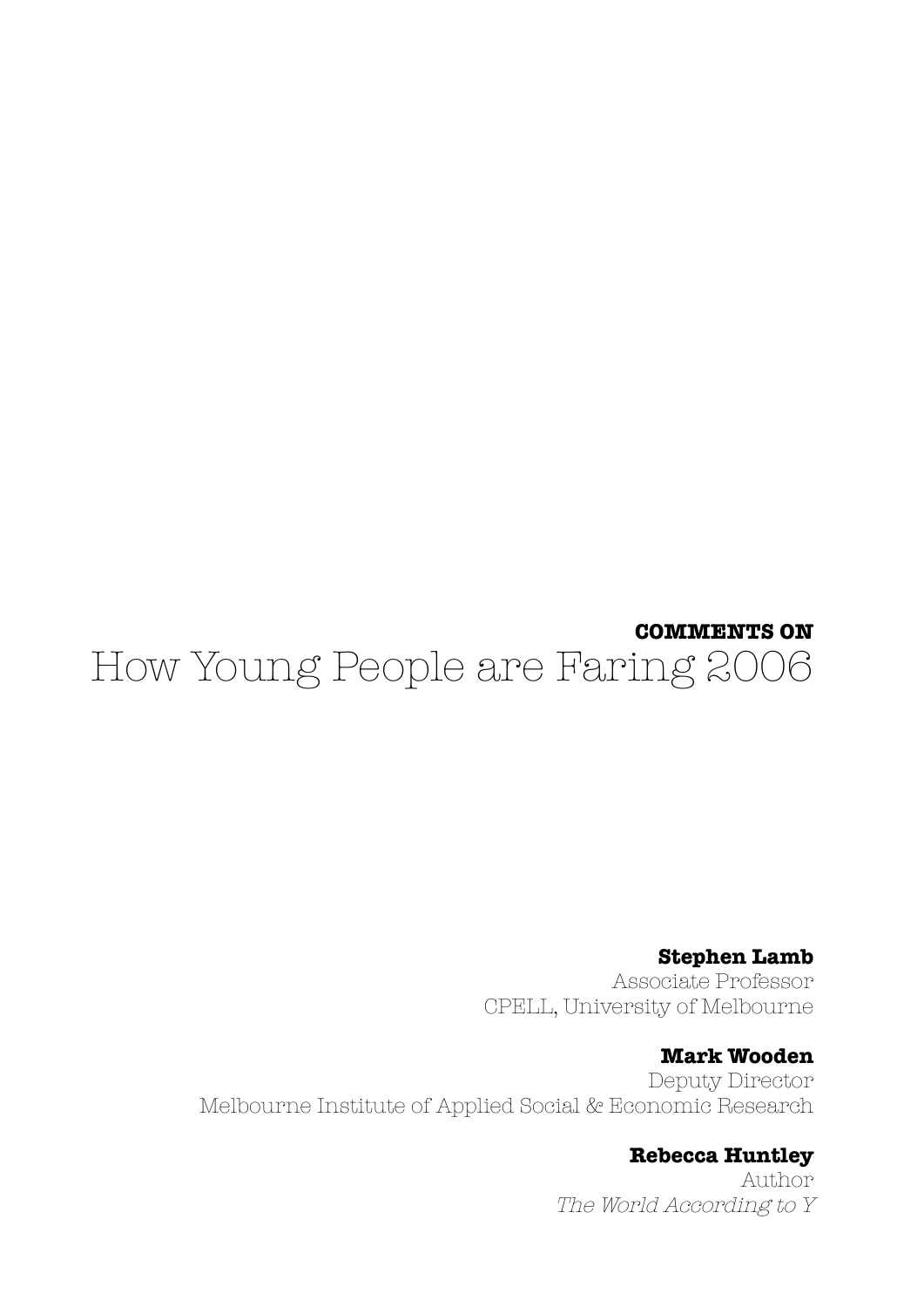### Experiences of school leavers during the current economic boom: Why we need to remain concerned

**Stephen Lamb**, Associate Professor, Centre for Post-compulsory Education and Lifelong Learning (CPELL), University of Melbourne

The report being released by the Dusseldorp Skills Forum (DSF) reveals that young people who leave school without completing Year 12 continue to be at risk in making successful transitions from school to work (DSF, 2006). As many as 40 per cent of those who haven't completed Year 12 are unemployed or not fully engaged in work or study during their first post-school year.

This is not a particularly new finding. It is consistent with much of the research on school to work transition over the past 30 years which has shown consistently that early leavers, compared to those who complete Year 12, tend to struggle in the search for a full-time job.

What is surprising, however, is that this is still the case given the healthy state of the economy in recent times. It raises the question of why in good economic times, when there seems to be ample work opportunities and extensive support to remain in study, do young people leaving school still struggle if they do not complete Year 12 or an equivalent? There are several reasons why this might be the case. In this set of brief notes I want to focus on just two of these: the labour market opportunities for teenagers, and the sorts of young people who tend to leave school before completing Year 12.

Driven in part by a resources boom, the current economy has delivered low levels of unemployment, the lowest in the past 30 years. We are indeed experiencing 'good economic times'. Yet, there is an uneven nature to the current economic boom. Strong business growth, larger profit margins and falling unemployment tend to conceal longer-term labour market changes that have affected the employment opportunities for young people.

One of these changes has been a long-term fall in full-time teenage job opportunities. Structural changes to the Australian economy over the last 40 years have gradually, but dramatically, changed the number of jobs available to young people.

The analyses of the youth labour market by Sweet (1992), Freeland (1996), Lewis and Mclean (1998) and Wooden (1999) have drawn attention to the long term fall in full-time job opportunities for teenagers. Between the mid-1980s and late 1996, for example, the proportion of 15-19 year olds in full-time work fell from 32 per cent to 17 per cent and "between May 1988 and May 1999, the number of full-time jobs held by teenagers aged 15 to 19 years fell by 49 per cent" (DSF, 1999: 5). The trend has continued since then, with a recent report showing a decline from 1995 to 2003 in full-time job opportunities for teenagers of 6.9 per cent (Curtain, 2003). The continued trend of the past decade has taken place over a period in which school retention rates have shown little growth.http://www.dsf.org.au/

The changes affecting the labour market opportunities for young people are partly based on long-term changes in Australian industry. Between 1993 and 1999, for example, employment in the manufacturing industry as a share of total Australian employment declined from over 14 per cent to about 12 per cent (Lamb, 2002). At the same time, the shares of employment in finance, property and business services increased. The trends are more marked for young people. From 1993 to 1999 the share of the manufacturing industry for 15 to 19 year-olds fell 3.6 points to 7.6 per cent. Growth was experienced in the retail and wholesale trade sector and in recreation, personal and other services. It is in the growth areas that part-time employment is highest and the areas of decline where full-time employment for young people is strong.

Accompanying the fall in full-time work has been a substantial growth in part-time jobs. These have been focused largely in the retail and service areas, which overwhelmingly employ young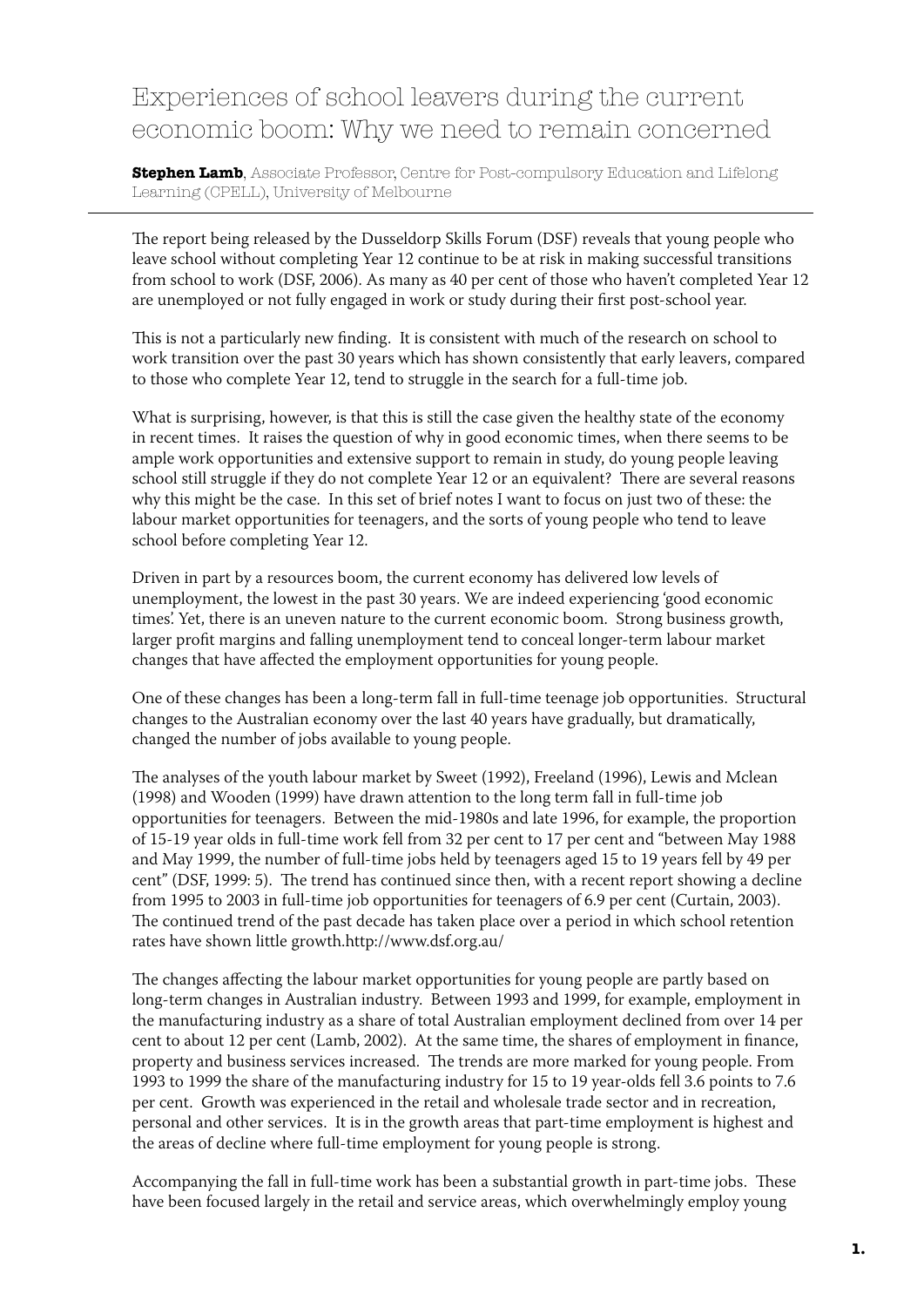people still in the education system (Wooden, 1999). These jobs are temporary, and tend not to be those sought by young people who have left school who are more often in pursuit of full-time work. They also tend not to provide the sorts of training programs that facilitate career growth. As Wooden (1999, 38-39) notes, this is likely to apply with much greater force to early school leavers who accept part-time casual employment only because more secure employment cannot be found. Early leavers may find that the early cessation of formal education in combination with the lack of exposure to structured work-based training will impede skills acquisition and ultimately have serious detrimental effects on future employability.

These patterns are not negated by what has happened with apprenticeships and traineeships. It is true that over the past decade there has been considerable growth in the numbers of apprenticeships and traineeships. This form of training remains an important avenue into the workforce for many young Australians, particularly for early school leavers. But apprenticeships involve only about a third of early leavers. Most of the rest are reliant on other avenues for engagement in learning and work.

In addition to labour market opportunities is the need to consider the role of the experiences, backgrounds and orientations of young people who leave school before completing year 12. The decision to leave school early sometimes comes at the end of a long process and can represent the culmination of many years of interaction between a young person, his or her parents, teachers, and the school and community contexts in which he or she is located.

Much of the research shows that poor progress in school and low socio-economic status are strongly linked to decisions to leave school. Academic achievement plays a major role. A history of poor performance and low achievement in school can lead to feelings of disaffection and disengagement. Such students tend to find learning at school difficult, irrelevant, or unappealing, and more often are affected by welfare issues. Over time, many of these students develop negative attitudes to school, low academic self-esteem, and lower educational aspirations. These elements work to predispose some young people to want to leave school early.

This is certainly not true of all early leavers. A recent survey of Year 10 school leavers in Tasmania showed that about 55 per cent of boys reported that they liked school and were leaving for positive reasons such as taking up a job or an apprenticeship or were motivated by the desire to pursue a course of interest at TAFE, not available at their school (Lamb, 2004). These students had good experiences of school and were leaving for positive reasons, for many pursuing opportunities to help build their future careers.

However, about 45 per cent of the students were leaving with negative views and experiences of school. Low achievement and poor progress were prominent for this group as were poor relationships with teachers and growing disengagement from school, marked by truancy and disaffection with programs.

The importance and relevance of the experiences and outlooks of those who leave before completing year 12 is that they reveal that many — certainly not all, but many — have become disaffected and formed negative views of formal learning and classrooms. It means that when they leave school many want to avoid further participation in study and learning and, compared to other school leavers, be more heavily reliant on employment opportunities. But they enter into a labour market that has seen long term reduction in full-time teenage jobs.

These patterns indicate a need for remaining concerned about the issue of early school leaving. They highlight the necessity for continued focus in our policy effort on supporting the conditions for effective learning and personal growth that should underpin quality teaching and learning in school.

Current levels of early school leaving are associated with a wide gap in achievement and in quality of instructional experience. Reducing this gap should continue to be a priority.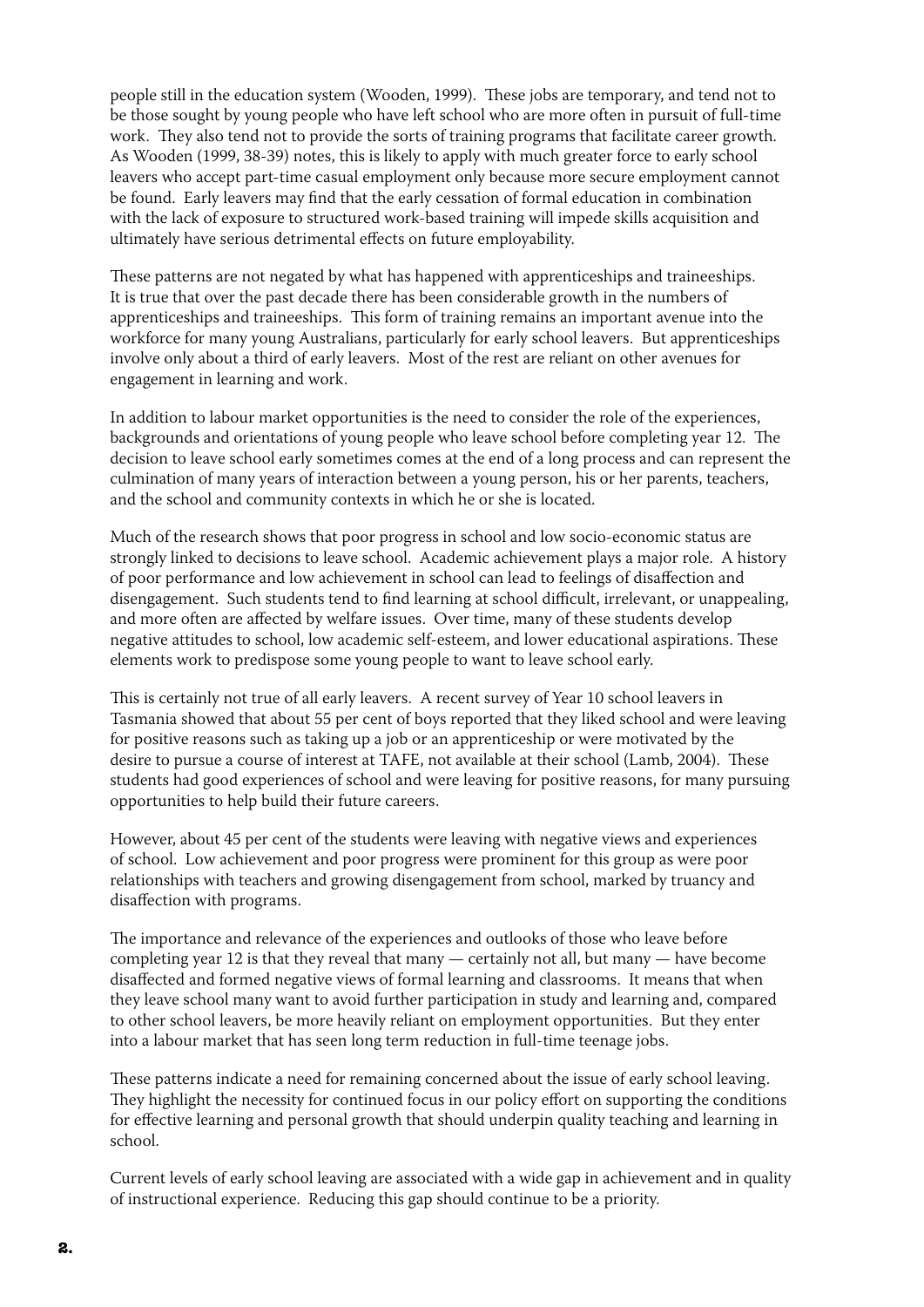There is also a need to ensure that post-compulsory programs are stimulating, rewarding, are satisfying as learning experiences, and have clear and demonstrable benefits. These remain as key challenges in the context of trying to ensure that we improve the outcomes for groups of young Australians who continue to struggle in the transition from school, despite the current strong economy.

#### **References**

Curtain, R. (2003) *How young people are faring: Key indicators 2003*, Sydney: Dusseldorp Skills Forum.

Dusseldorp Skills Forum. (1999) *How young people are faring: Key Indicators 1999*. Sydney: Dusseldorp Skills Forum .

Dusseldorp Skills Forum (2006) *How young people are faring: key indicators 2006*. Sydney: Dusseldorp Skills Forum.

Freeland, J. (1996) Citizenship Postponed: Young People and an Active Citizenship in Spierings, J., Voorendt, I. and Spoehr J. (eds) *Jobs for Young Australians*, Adelaide, Social Justice Research Foundation.

Lamb, S (2002) *School enrolment projections for Victoria 2002-2012*. Report for the Victorian Department of Treasury and Finance. CPELL: University of Melbourne.

Lamb, S (2004) *Early School Leaving in Tasmania: Origins and Outcomes*. Hobart: OPCET, Department of Education.

Lewis & McLean (1998) "The Youth Labour in Australia", paper presented to the *Productivity Commission workshop on youth unemployment*, Australian National University, November.

Sweet, R. (1992) "Can Finn Deliver Vocational Competence?" in *Unicorn*, vol 18 no 1, pp. 31-43.

Wooden, M. (1999) *Impediments to the employment of young people*. Leabrook: NCVER.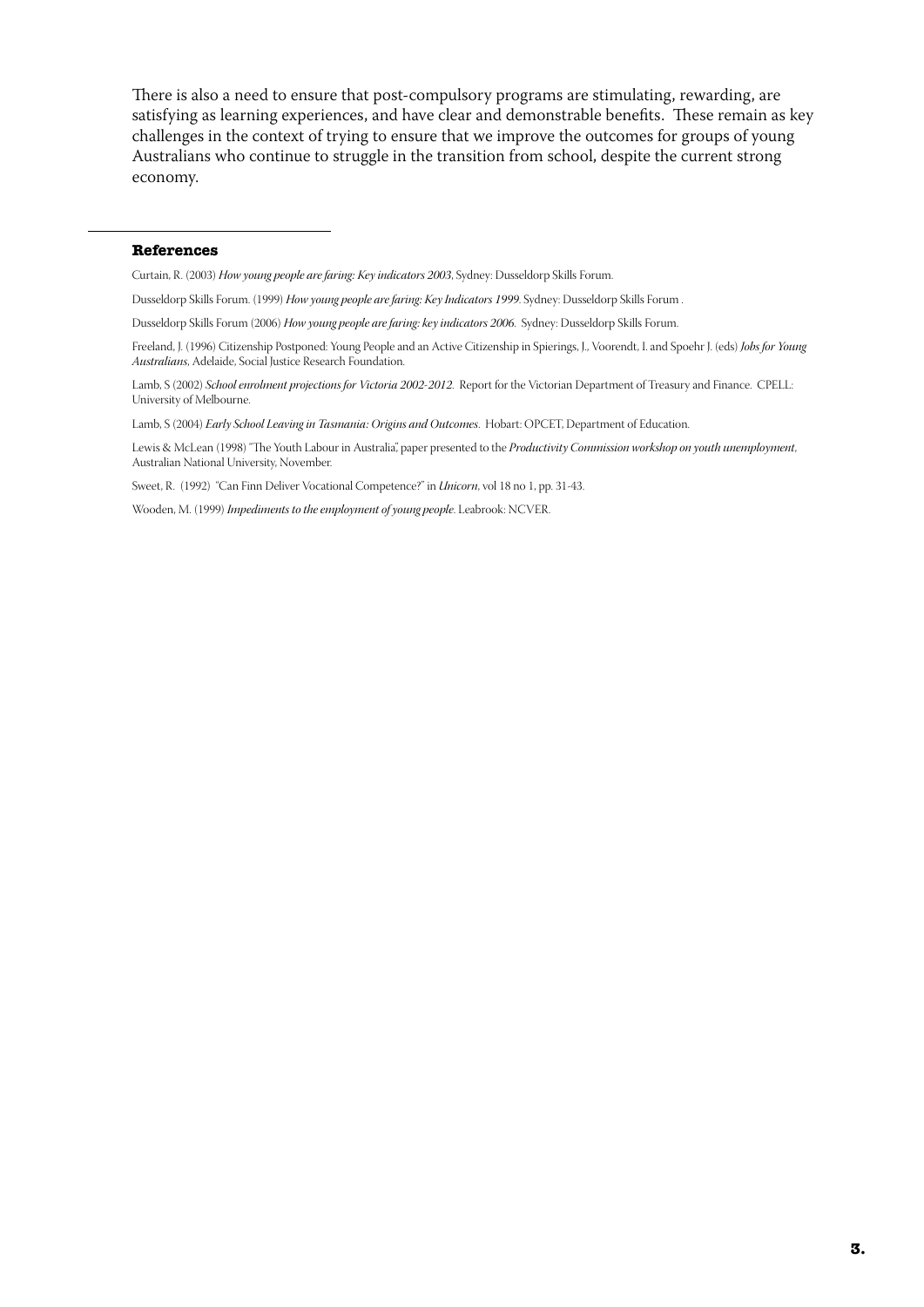## A Comment on How Young People Are Faring 2006

**Mark Wooden,** Associate Professor and Deputy Director, Melbourne Institute of Applied Economic and Social Research, University of Melbourne

When I first read this report I was surprised by its central message. The Australian labour market has been experiencing boom-like conditions in recent years. Employment has been growing by over two per cent per annum and the official unemployment rate has fallen to levels not seen since the early 1970s. I thus expected this to be reflected in the youth labour market; indeed, I expect young people to benefit most from a strong labour market.

The key message presented in *How Young People are Faring 2006*, however, is that youth have fared relatively poorly, as reflected in the continued decline in the number of full-time jobs held by young people.

Of course, young people are increasingly told that the route to future success is via education, and hence declining numbers in full-time employment might be a reason for celebration if that were a reflection of rising participation rates in education. *How Young People Are Faring*, however, shows that the proportion of young people who are neither in full-time work nor in full-time education remains stubbornly high. While things have clearly improved since the recession of the early 1990s, the figures suggest little change from the late 1980s.

The obvious question that then arises is what is this group of almost 540,000 young people doing?

The report informs us that of the 14.4 per cent of teenagers who are neither in full-time work nor in full-time education, about 45 per cent are in part-time jobs, just over another quarter are unemployed, and a similar proportion are neither employed nor looking for work. Among young adults, the fraction in this situation is higher – 23.3 per cent – and the comparable proportions of this group in part-time work, unemployment and outside the labour force are 45 per cent, 19 per cent, and 36 per cent, respectively.

Perhaps, most disturbing of all, the report emphasises the high levels of underemployment among the part-time workers in this group. Around two-thirds of teenagers and almost half of the young adults in part-time employment (who are in full-time study) prefer more hours of work.

A focus on the absence of any current involvement in either full-time education or full-time employment, however, is bound to lead to an exaggeration of the extent to which weaknesses in the labour market are at fault. The report readily recognizes that we should worry a little less about those who combine part-time work with part-time study. Among teenagers, at least, this turns out to be a relatively small group – just 1.6 per cent of the teenage population (the report is silent on this issue with respect to young adults). Nevertheless, it reduces the 'at risk' group to less than 13 per cent of all teenagers.

There are also good reasons why some young people will chose to neither work nor study. Included here are child care, ill-health and disability, or simply opting to take a year out to travel or just because a break is desired. It thus cannot be automatically assumed that a lack of involvement in formal education or paid employment is necessarily a sign of inactivity or that weakness in the labour market is the main cause of inactivity. Indeed, the Australian Bureau of Statistics, in its September 2005 supplement to the Labour Force Survey, classified as 'discouraged job seekers' very few (less than 8000) of the almost 1.3 million people under the age of 24 who are outside the labour force. That is, very few young people who are not working and not looking for work cite the inability to find a job as the main reason why they are not engaged in active job search.

But undoubtedly the main weakness of this report is the reliance on cross-section data.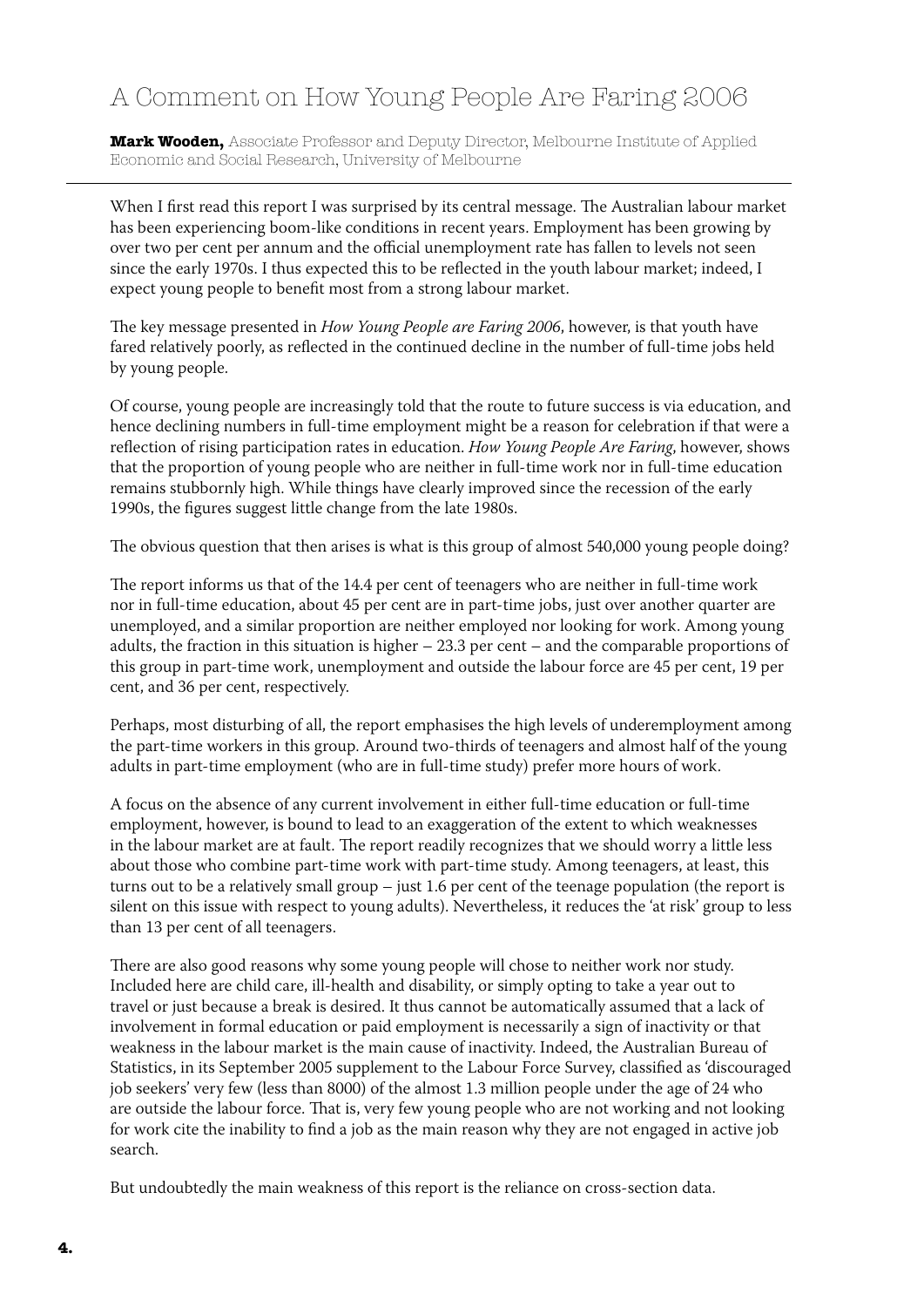Such data only tell us about the activity of people at a single point in time. More revealing would be information that enabled us to track individuals over time, and Australia now has a number of data sources that do this. The report, for example, briefly refers to work by Gary Marks using the Longitudinal Survey of Australian Youth that reveals relatively high rates of movement from parttime to full-time employment among young people.

Relatedly, data from the first four waves of the HILDA Survey reveal that the majority of parttime workers who prefer more hours are working their preferred hours one year later, and this result is no less true of young people. Among people aged 15 to 24 years in 2001 who were in part-time work but wanted more hours, and who were not in full-time education, most were working their preferred hours one year later. Just under 40 per cent still preferred more hours or were no longer working but wanted paid employment. The remaining 60 per cent were thus working their desired hours (or in some cases actually now wanted to reduce their hours). Further, by 2004 (that is, three years on) this latter proportion had risen to around 70 per cent. Underemployment would thus appear to be a temporary phenomenon for the vast majority of young people.

Even unemployment may not be a serious problem if it is relatively short-lived, and all indicators are that long-term unemployment (i.e., unemployment lasting more than one year) is both declining and affects a relatively small proportion of the labour force (just under 1 per cent). This is no less true of young people, with long-term unemployment rates in September 2005 standing at 1.1 per cent of teenagers and 0.9 per cent for young adults.

Overall, my strong view is that 2006 is a very good time for a young person to be entering the labour market. Jobs are in relative abundance and employment opportunities for young people, at least, are mostly not limited by lack of experience or skills. Many young people, however, are forced to accept part-time work, but this is often a temporary situation. In general, the demand for labour in most sectors has been strong, and such demand is often (if not usually) met first by expanding the hours of the current workforce.

Policy-makers should rightly be concerned with ensuring that young people are not trapped in a cycle of intermittent part-time jobs that are of little value in enhancing long-term prospects in the labour market. However, it is equally important that we identify exactly who the people most at risk of this are – it is certainly not everyone who is neither in full-time work nor in full-time education.

Finally, a note of caution is warranted about the implicit assumption that full-time education is always beneficial. The work by Gary Marks referred to earlier, for example, suggests that many graduates of our TAFE system are not faring particularly well. Marks concludes that less emphasis should be placed on vocational education as a solution to problems in the school to work transition. In contrast, my view is that the TAFE system needs to be overhauled with a view to ensuring it can better meet the needs of prospective students and employers.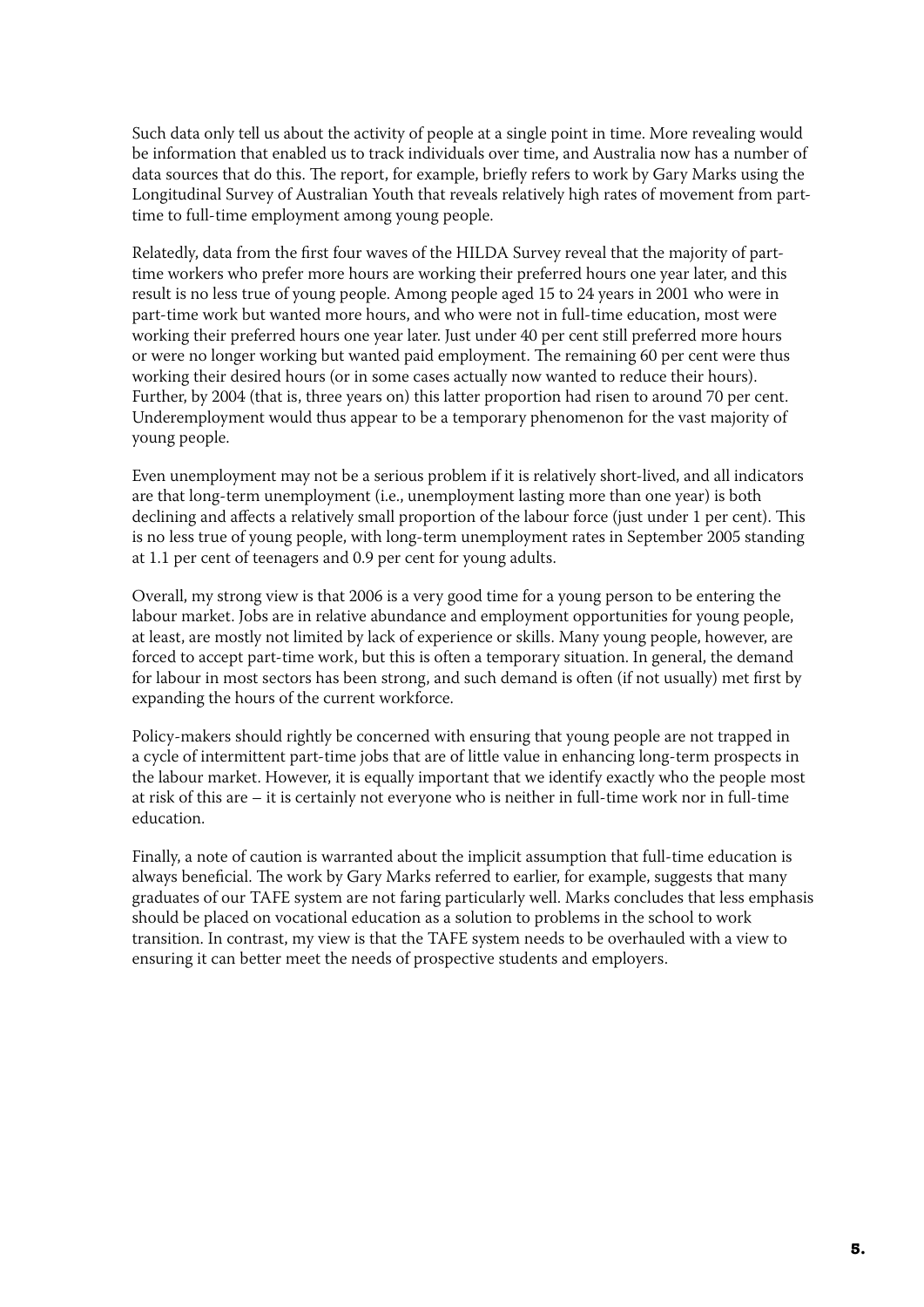## A Brilliant Invention Lying Dormant

**Rebecca Huntley**, author of *The World According to Gen Y &* social analyst with the Mackay-Ipsos Report

As part of the research for my book, *The World According to Y*, I interviewed over 50 young Australians, aged between 18 and 25, from around Australia. Overwhelmingly, these young people were either in full time study or in full time work. The few, predominantly women, who weren't occupied full time were either raising children whilst studying part time or working casual jobs until they decided what they wanted to do with study and career.

In general, I encountered a skilled, optimistic and dynamic group of people. As researchers Irving Saulwick and Denis Muller found (*Flexible and Fearless: Views of Gen Y*, DSF 2006) this is a group with robust morale, a positive view about their working futures, a generation who place a strong premium on self-reliance.

Much of this dynamic optimism has to do with the fact that this generation has grown up in a time of comparative economic prosperity, a time in which the majority have been well cared for and well educated.

However, the Dusseldorp Skills Forum report, How Young People Are Faring 2006, reveals an uncomfortable and often ignored fact – that despite these prosperous times 540,000 young Australians are not in full-time learning or work. The fact is even more worrying if we consider, as the report shows, that at the same time full time jobs for Australians aged 25-64 have risen, full time jobs for teens and young adults have declined. As the report, rightly states, 'the rising economic tide has not yet lifted all boats'.

It was these floundering craft that I knew I had often missed in my research on Generation Y. They were difficult to reach through the Internet or through the usual research and social networks I utilised to find interview subjects. But the research work of other organizations and statistics from the ABS show us that there are half a million plus underemployed and disengaged young workers out there. They are visiting the Job Network, filling in work diaries, trudging around the employees with resumes in tow.

The Dusseldorp report shows that the bulk of this half a million plus are either unemployed, underemployed (working part time but wanting more hours) or not in the labour force but wanting to work.

Let's deal first with underemployment.

Two-thirds of teenagers and 46 percent of young adults employed part-time would prefer to work more hours. This information belies the notion of the layabout, cosseted teen or twenty something, happy to settle for part-time work so they can bum around with mates and rely on hand outs from their parents. Indeed, whilst these young Australians might be scraping by on a mixture of part time work, family and other forms of support, it's clear that for many this is neither an ideal or chosen situation.

When you speak to young people about their future aspirations, they are not entirely dissimilar to those of previous generations: owning a home, starting a family, finding well-paid and meaningful employment.

There might be important differences in terms of timing (few are married with kids at 25). There is certainly a sense that homeownership is a pipe dream without parental assistance or a sudden inheritance windfall. But those traditional goals are there and remain difficult to reach for those not in full employment or studying with a good chance at the end of full employment.